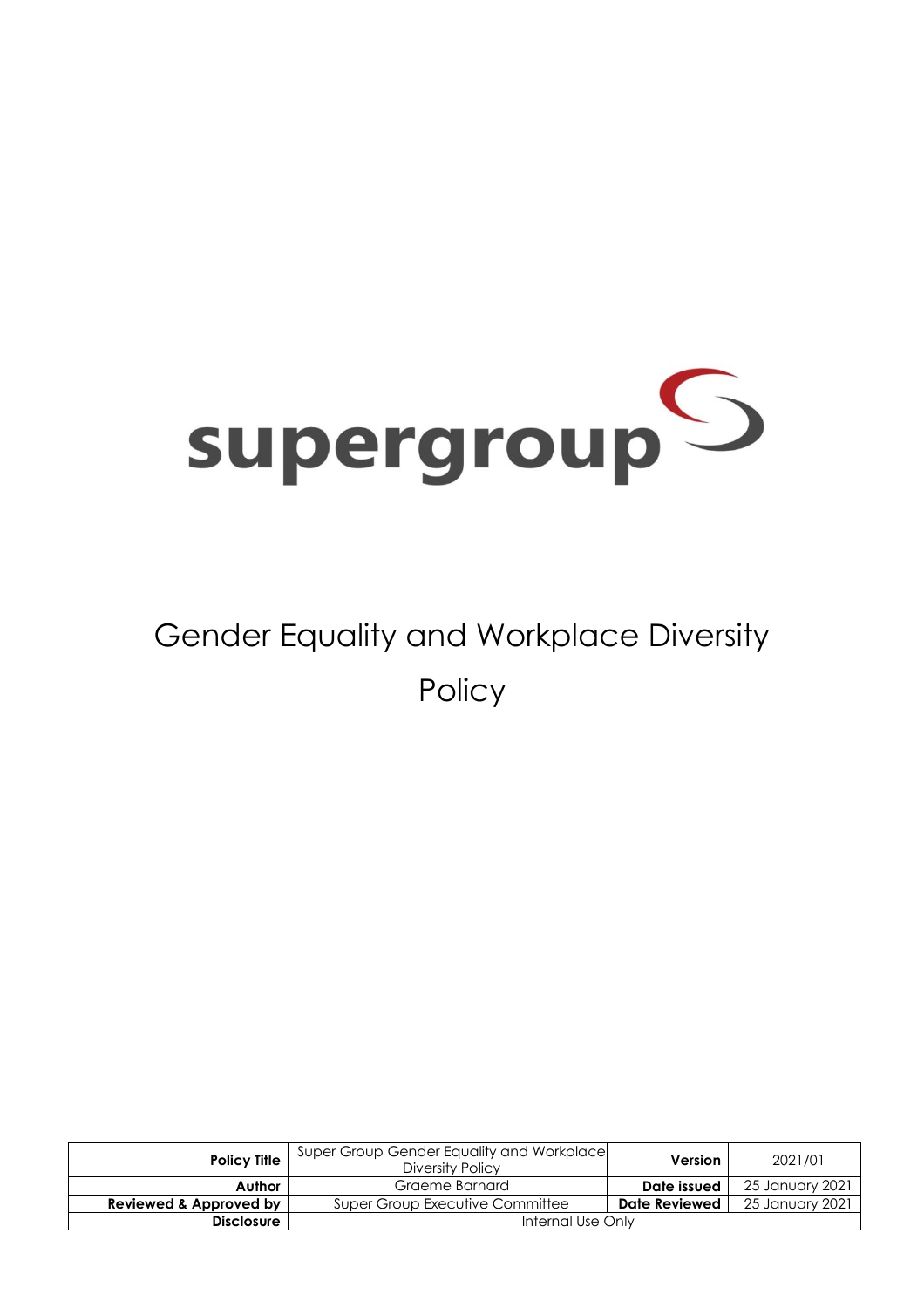| <b>Policy Title</b>    | Super Group Gender Equality and<br><b>Workplace Diversity Policy</b> | Version             | 2021/01         |
|------------------------|----------------------------------------------------------------------|---------------------|-----------------|
| Author                 | Graeme Barnard                                                       | Date issued         | 25 January 2021 |
| Reviewed & Approved by | Super Group Executive Committee                                      | <b>Date Revised</b> | 25 January 2021 |
| <b>Disclosure</b>      | Internal Use Only                                                    |                     |                 |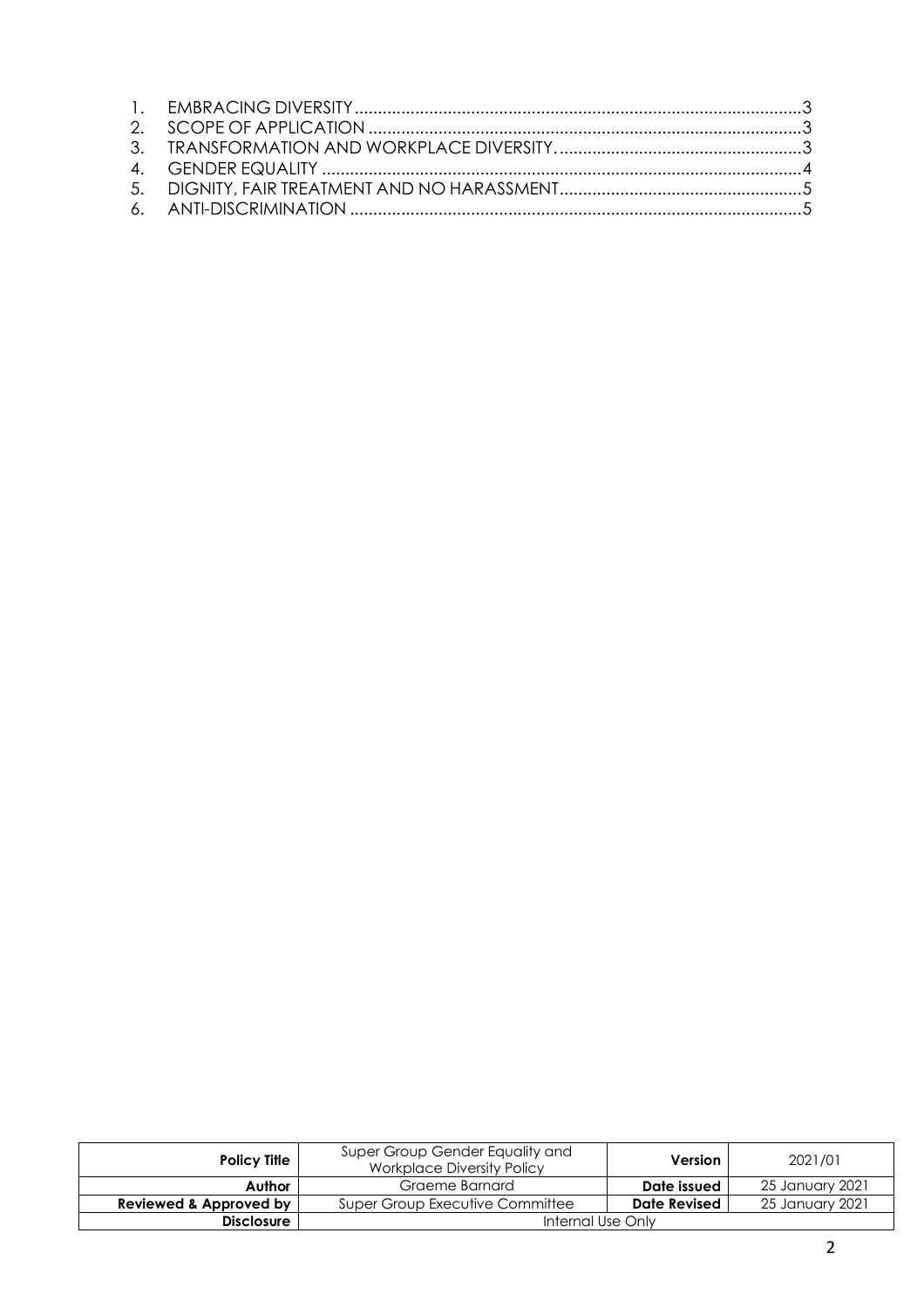### 1. EMBRACING DIVERSITY

Super Group respects and embraces diversity and is committed to ensuring equal opportunities and eradicating discriminatory practices whilst considering all relevant legislative imperatives and objectives in this regard. We have zero tolerance for discrimination based on race, colour, religion, gender, age, language, culture, nationality, ethnic or social origin, trade union affiliation, political opinion, sexual orientation or health status.

### 2. SCOPE OF APPLICATION

This policy:-

- a. applies to all companies and business units that are part of the Super Group group of companies in South Africa (referred to herein as "the Company", "the Group" or "Super Group");
- b. prevails in the event of a conflict between it and the current policies in place;
- c. may be amended by the Company from time to time to have regard to any changes in legislation or regulations issued by the Government, in which event the most current policy will replace the previous one.

## 3. TRANSFORMATION AND WORKPLACE DIVERSITY.

Super Group is of the firm belief that a more equitable economy will benefit all South Africans and that B-BBEE is key to sustainable economic growth and social development. This philosophy is ratified in the Group Employment Equity Policy, which places economically viable and self-sustaining transformation at

| <b>Policy Title</b>    | Super Group Gender Equality and<br><b>Workplace Diversity Policy</b> | <b>Version</b> | 2021/01         |
|------------------------|----------------------------------------------------------------------|----------------|-----------------|
| Author                 | Graeme Barnard                                                       | Date issued    | 25 January 2021 |
| Reviewed & Approved by | Super Group Executive Committee                                      | Date Revised   | 25 January 2021 |
| <b>Disclosure</b>      | Internal Use Only                                                    |                |                 |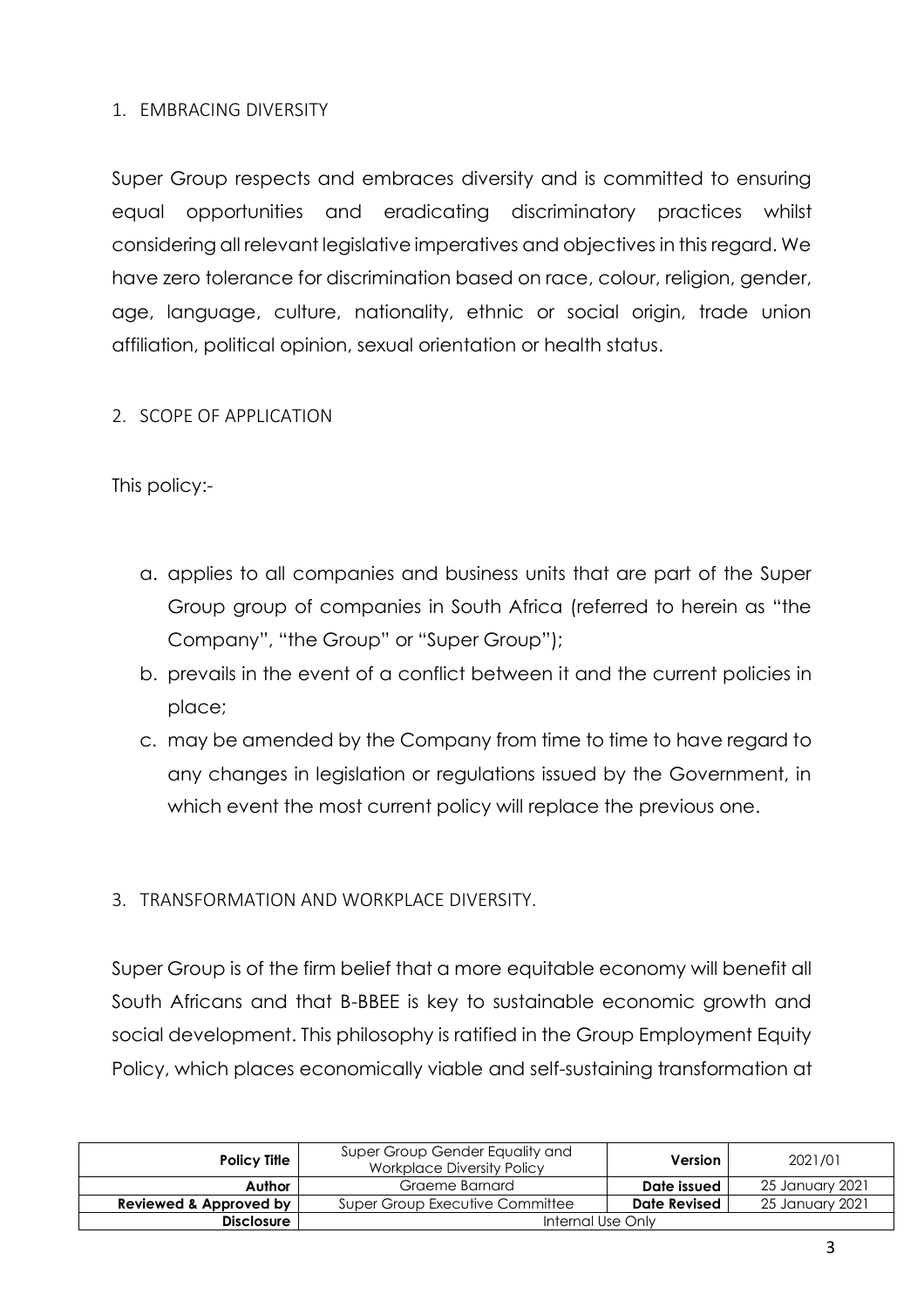the heart of numerous people practices deliberately designed to promote the greater inclusion of employees across a variety of backgrounds. Individual development, equality and performance-based advancement are the cornerstones of these transformation initiatives and are aimed at progressing and maintaining a balanced and highly skilled workforce.

Super Group is accordingly committed to equal opportunity practices and non-discrimination in the workplace. The Group's policy is to employ and promote individuals who best meet the requirements of available positions and who have the best potential for advancement. It is our policy to provide equal employment opportunity in full compliance with all applicable laws. In keeping with this policy, decisions with regard to applicants for employment, recruitment, hiring, training, transfer, promotion, pay, benefits, lay-off, demotion or discharge will be made without regard to race, colour, religion, gender, sex, marital status, family responsibility, ethic or social orientation, national origin, age, handicap or disability, unless in line with appropriate affirmative action initiatives and plans as permissible in law. Persons who believe that they have not been afforded equal treatment in accordance with this policy may lodge a grievance in accordance with our Group HR Policies. All complaints of unequal treatment will be fully investigated, and corrective action taken where required. It is accordingly a core service requirement of all managers and employees not to engage in any conduct that conflicts with this policy

### 4. GENDER EQUALITY

Super Group considers the focused and active promotion of gender equality as both an economic and strategic imperative. The Group understands that unlocking women's potential will improve life for both genders as empowering women to become active participants in their economy boosts productivity, enhances growth prospects and facilitates a rise out of poverty.

| <b>Policy Title</b>    | Super Group Gender Equality and<br><b>Workplace Diversity Policy</b> | <b>Version</b>      | 2021/01         |
|------------------------|----------------------------------------------------------------------|---------------------|-----------------|
| Author                 | Graeme Barnard                                                       | Date issued         | 25 January 2021 |
| Reviewed & Approved by | Super Group Executive Committee                                      | <b>Date Revised</b> | 25 January 2021 |
| <b>Disclosure</b>      | Internal Use Only                                                    |                     |                 |